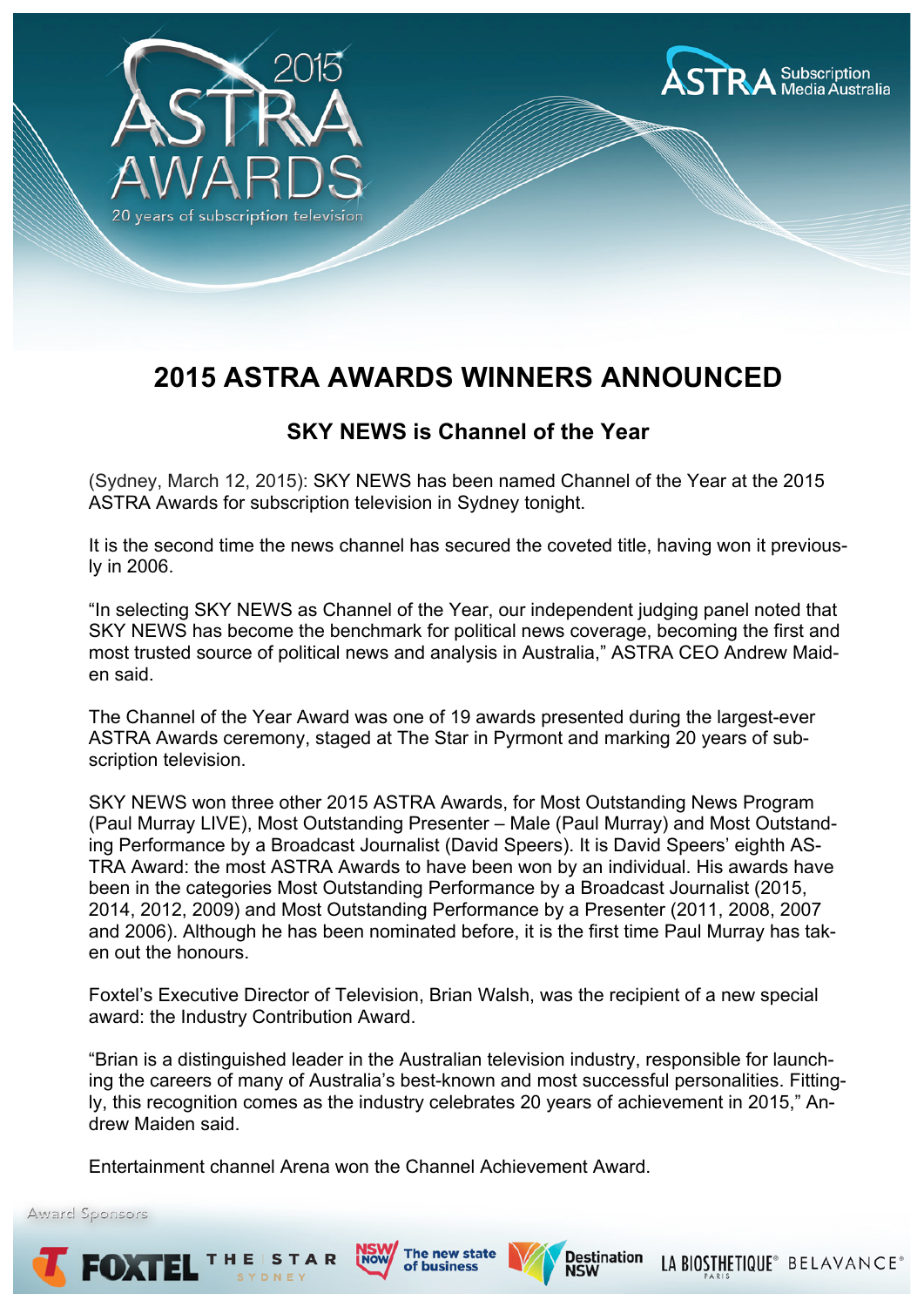

"Arena has become an enormously popular channel and is a worthy recipient of the Channel Achievement Award, due to the success of shows like the local series, Real Housewives of Melbourne," Mr Maiden said.

Nominees representing more than 30 Australian subscription television channels were shortlisted as finalists for the 2015 ASTRA Awards.

Drama winners included Wentworth on SoHo, which took out Most Outstanding Drama – Australian, with the prison series' Danielle Cormack receiving the award for Most Outstanding Performance by an Actor – Female. Andrew McFarlane won the ASTRA Award for Most Outstanding Performance by an Actor – Male for his work in Devil's Playground on showcase, with showcase stablemate Game of Thrones winning Most Outstanding Drama – International.

Sports winners included FOX SPORTS' Kelli Underwood, who took out the ASTRA Award for Most Outstanding Presenter – Female, for her work on programs including Back Page LIVE and Breaking Ground. Most Outstanding Sports Program was FOX FOOTY's Jeep Saturday LIVE on FOX, while season one of FOX8's The Recruit won the award for Most Outstanding Reality Program.

Chef and restaurateur Matt Moran's food odyssey, Paddock to Plate, on The LifeStyle Channel, won its second consecutive ASTRA Award for Most Outstanding Lifestyle Program. The first season of the show won the category last year, with the second season winning this year.

Phyllis Foundis, the creator and host of the men's chat show Foundis, was named Most Outstanding New Talent. Phyllis Foundis crowd-funded the first season of her show, broadcast on community channel, Aurora.

"It's a massive achievement, as this is the first year Aurora – which has been running for 10 years – has ever been nominated for an ASTRA Award," Mr Maiden said.

"ASTRA congratulates our worthy winners and thanks them for their stellar contributions to Australian subscription television," he said. "They're making great TV for appreciative audiences around the country."

EOGI







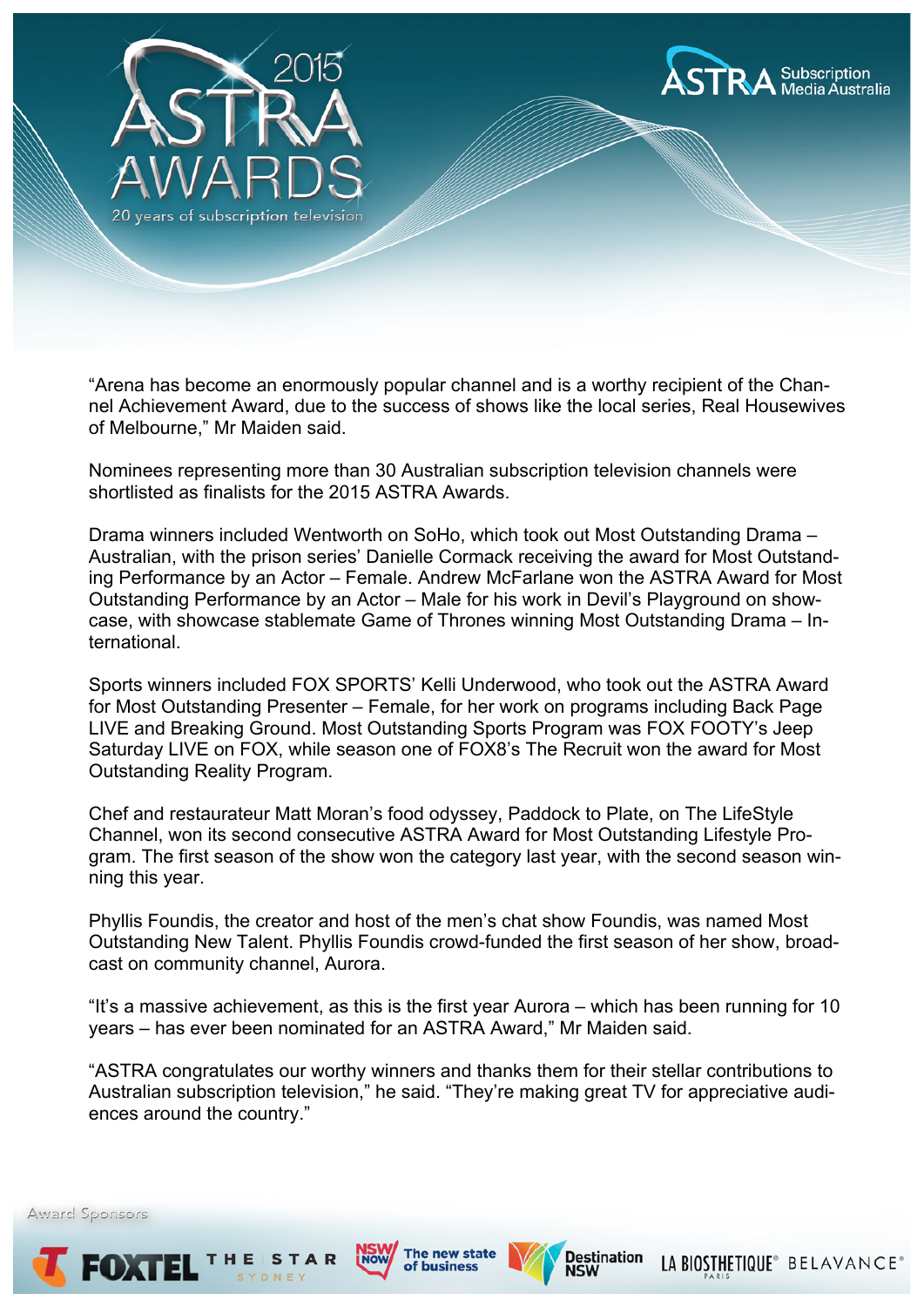



### **INDIVIDUAL AWARDS**

**Most Outstanding Performance by an Actor – Female** Danielle Cormack (Wentworth, season 2: SoHo)

**Most Outstanding Performance by an Actor – Male** Andrew McFarlane (Devil's Playground: showcase)

**Most Outstanding Presenter – Female** Kelli Underwood (Back Page LIVE, Breaking Ground: FOX SPORTS)

**Most Outstanding Presenter – Male** Paul Murray (Paul Murray LIVE: SKY NEWS)

**Most Outstanding New Talent** Phyllis Foundis (Foundis: Aurora)

**Most Outstanding Performance by a Broadcast Journalist** David Speers (PM Agenda, The Nation: SKY NEWS)

#### **PROGRAM AWARDS**

**Most Outstanding Drama – Australian** Wentworth (season 2: SoHo)

**Most Outstanding Drama – International** Game of Thrones (season 4: showcase)

**Most Outstanding Children's Program** Monster Beach (Cartoon Network)

**Most Outstanding Music Program** SLIMEFEST (Nickelodeon)

**Most Outstanding Sports Program** Jeep Saturday LIVE on FOX (FOX FOOTY)

**Most Outstanding News Program** Paul Murray LIVE (Paul Murray: SKY NEWS)

Award Sponsors

FOXTE